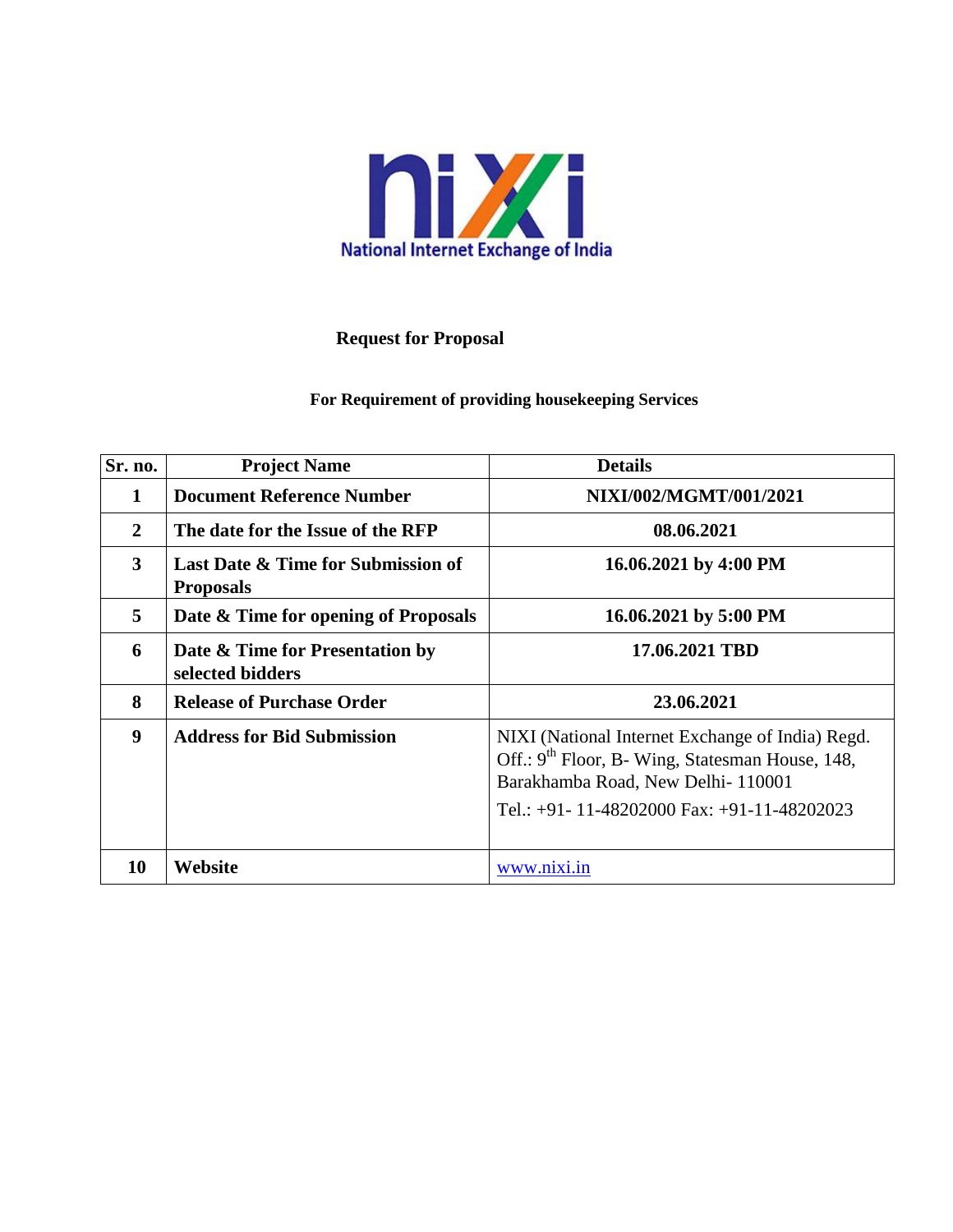| Sr. No     | Location                      | Total area   |
|------------|-------------------------------|--------------|
|            | 9 <sup>th</sup> Floor, b-wing | 5840 sq. ft. |
|            | Statesman House,              |              |
|            | Barakhambha Road              |              |
|            | New Delhi                     |              |
| Total area |                               | 5840 SQ FT   |

#### **Scope & Specification of the Work: - Housekeeping services**

 The House keeping services cover the entire cleaning and upkeep of office premises. The scope of work in detail includes: -

- Sweeping, cleaning and mopping of covered and uncovered area under control of National internet Exchange of India at New Delhi.
- Cleaning, sweeping & mopping of floors of all office conference room /equipment room/Kitchen /lobby /corridors/toilets/bathrooms /wash basin etc to be done daily and should be cleaned by 08:30 A.M and as & when required upto 19:00 hrs.
- Kitchen/corridors / lobby / toilets / bathrooms /washbasin etc. are to be cleaned in duration two hours with phenyl & detergent etc.
- Daily removing of wastage/garbage etc. and dumping it at the place earmarked by the local body for the purpose from all the rooms/halls/kitchen/ staircases /store/ roof/ Corridors/ Lobby/toilets etc.
- Daily cleaning of chairs/tables/almirahs/computers/printers/fax machines/telephones etc available on each seat.
- Cleaning and warding of kitchen /toilets / urinals / shaft and taking proper care to avoid blocking of sewer system upto the delivery point to the public system.
- Cleaning/dusting of windows, Glass Doors and Glass partitions , ventilators, doors, partitions, walls, attachment & fixtures like fans, tubes, fire extinguishers, wall clock etc. of all the offices/store room/equipment room/conference room/kitchen/ lobby /corridors/ bathrooms /stair case etc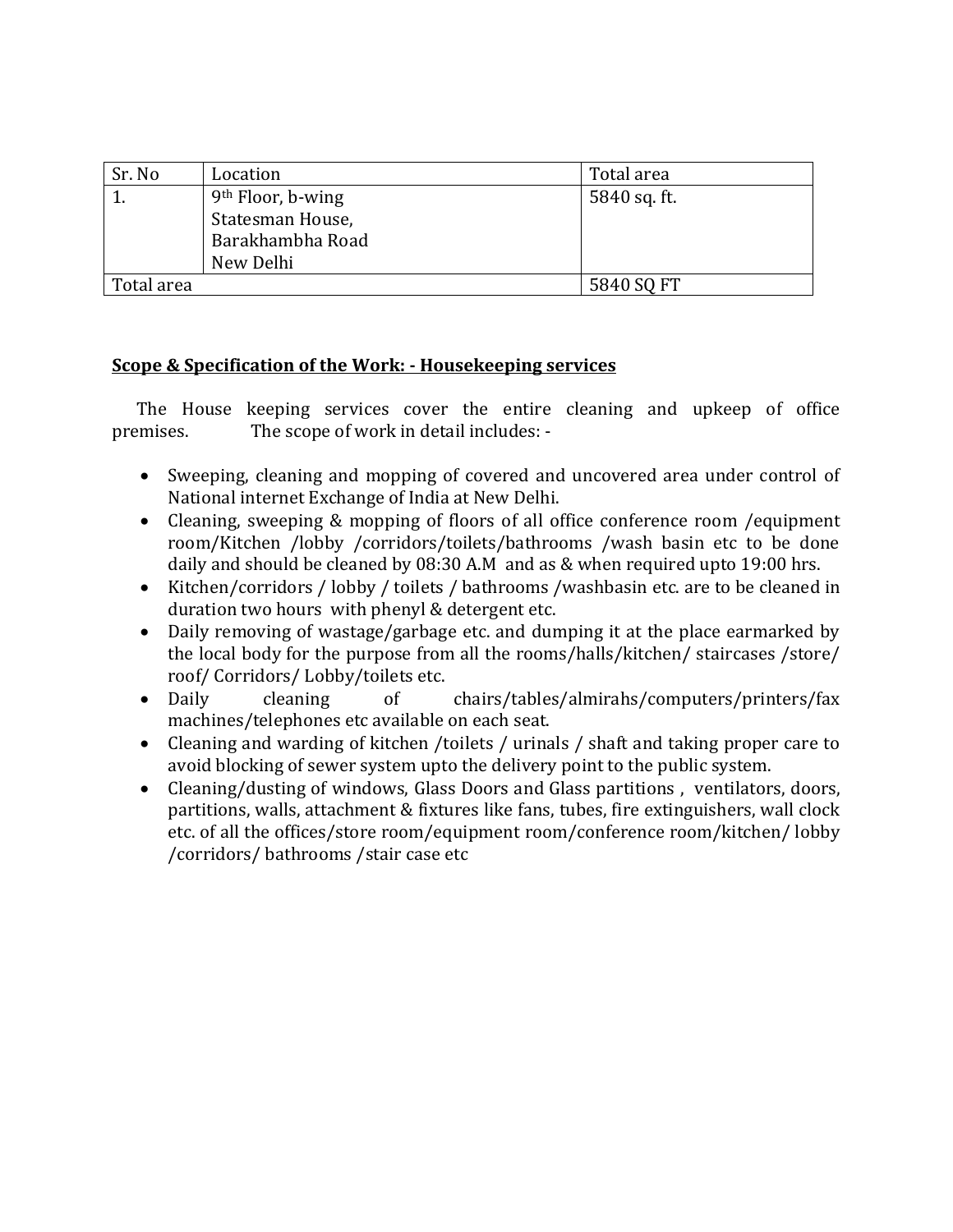### **Other conditions**

 The contractor shall employ worker after police verification. The contractor shall employ worker of decent character, sound health and general abilities to carry out such work.

- The worker employed shall wear/keep identity card provided by the contractor. The worker employed should be able to read instructions written in Hindi/English.
- NIXI reserves the right to bar worker, employed by the contractor from carryout the works, if there is doubt about his/her integrity, conduct and character, the decision of the NIXI in this regard shall be final.
- The workers for this work will not be working in the payrolls of NIXI, and NIXI will not be responsible for their monthly payment or other benefits.
- All statutory compliances like PF /Gratuity has to be taken care by the contractor itself and not by NIXI.Receipts of PF challans should be submitted along with Bills.
- Health & Accidental insurance for the workers may be provided by the contractors.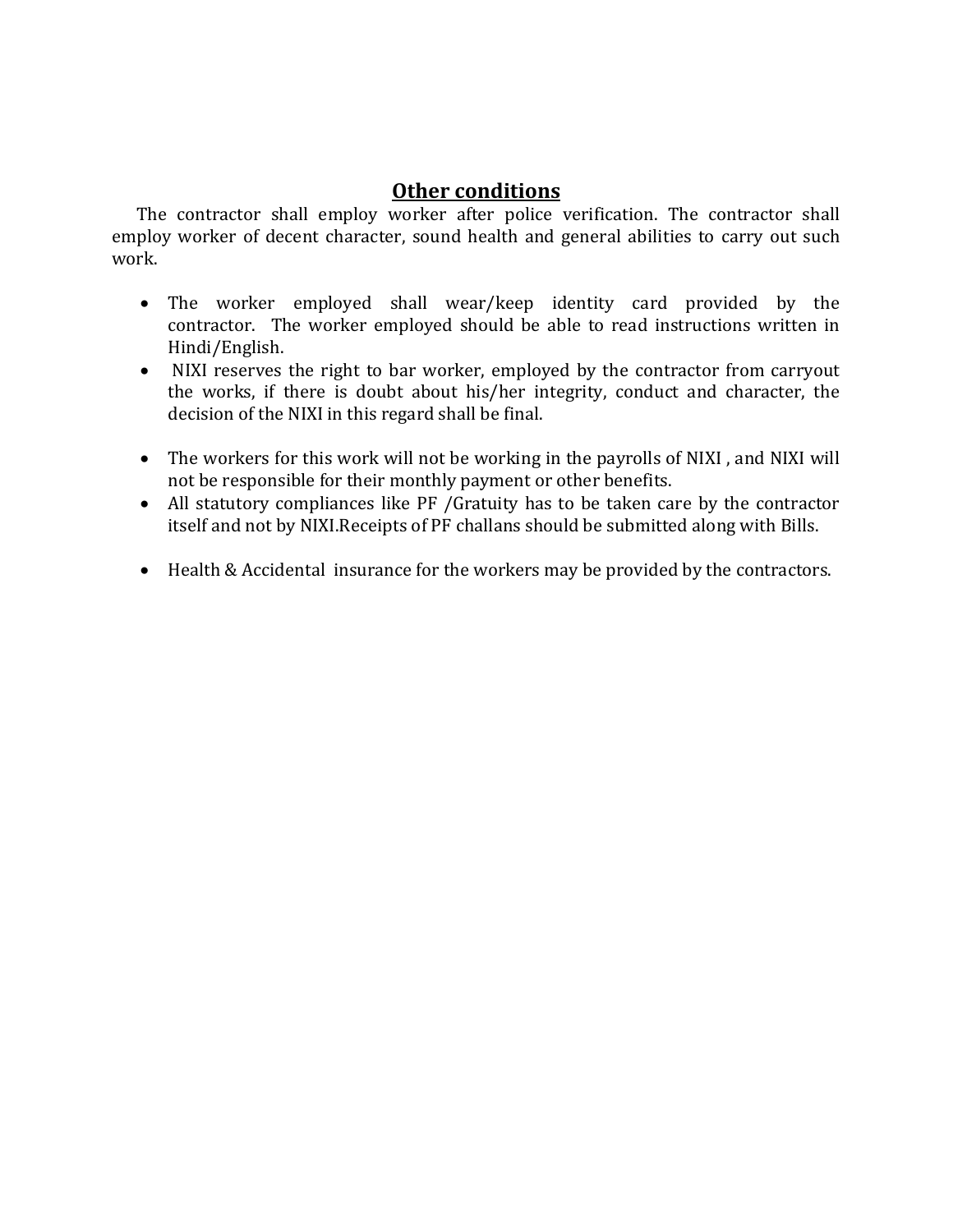#### **Note :**

(i) Good quality of cleaning materials which is mentioned below i.e detergent, surf, harpic, phenyl/ phenyl balls/Air freshener /acids/ dusters / pocha/brooms/brush/polish, etc. shall be provided by the contractor himself in sufficient quantity in the 1st week of the month positively to ensure proper cleanliness in the offices.

(ii) The services of housekeeping should be continuously available as and when required from 8.00 Hrs to 19:00 Hrs barring lunch break.

| S.NO           | <b>ITEMS</b> - required in NIXI              | <b>QNTY</b>      |
|----------------|----------------------------------------------|------------------|
| $\mathbf{1}$   | <b>GARBAGE BAG -Small</b>                    | 5 kgs            |
| $\overline{2}$ | <b>GARBAGE BAG Big</b>                       | 5 kgs            |
| 3              | COLIN (500 lit)                              | 05 packets       |
| 4              | HARPIC (1 lit)                               | 8 PCs            |
| 5              | LYZOL (2L)                                   | 03 BOTTLEs       |
| 6              | DETTOL HAND WASH 1 litre                     | 04 packets       |
| 7              | <b>ODONIL</b>                                | <b>16 PCs</b>    |
| 8              | <b>CUBES (URINAL &amp; SANITARY)</b>         | <b>4 PACKETs</b> |
| 9              | ROOM FRESHNER (750ltr.)                      | 6 PCs            |
| 10             | YELLOW DUSTER (best quality)                 | 6 PC             |
| 11             | <b>WHITE DUSTER (Best Quality)</b>           | 6 PC             |
| 12             | FLOOR CLEANING CLOTH (big size best quality) | 4 PC             |
| 13             | Wiper (Big size)                             | 1                |
| 14             | Dust remover-wiper                           | 1                |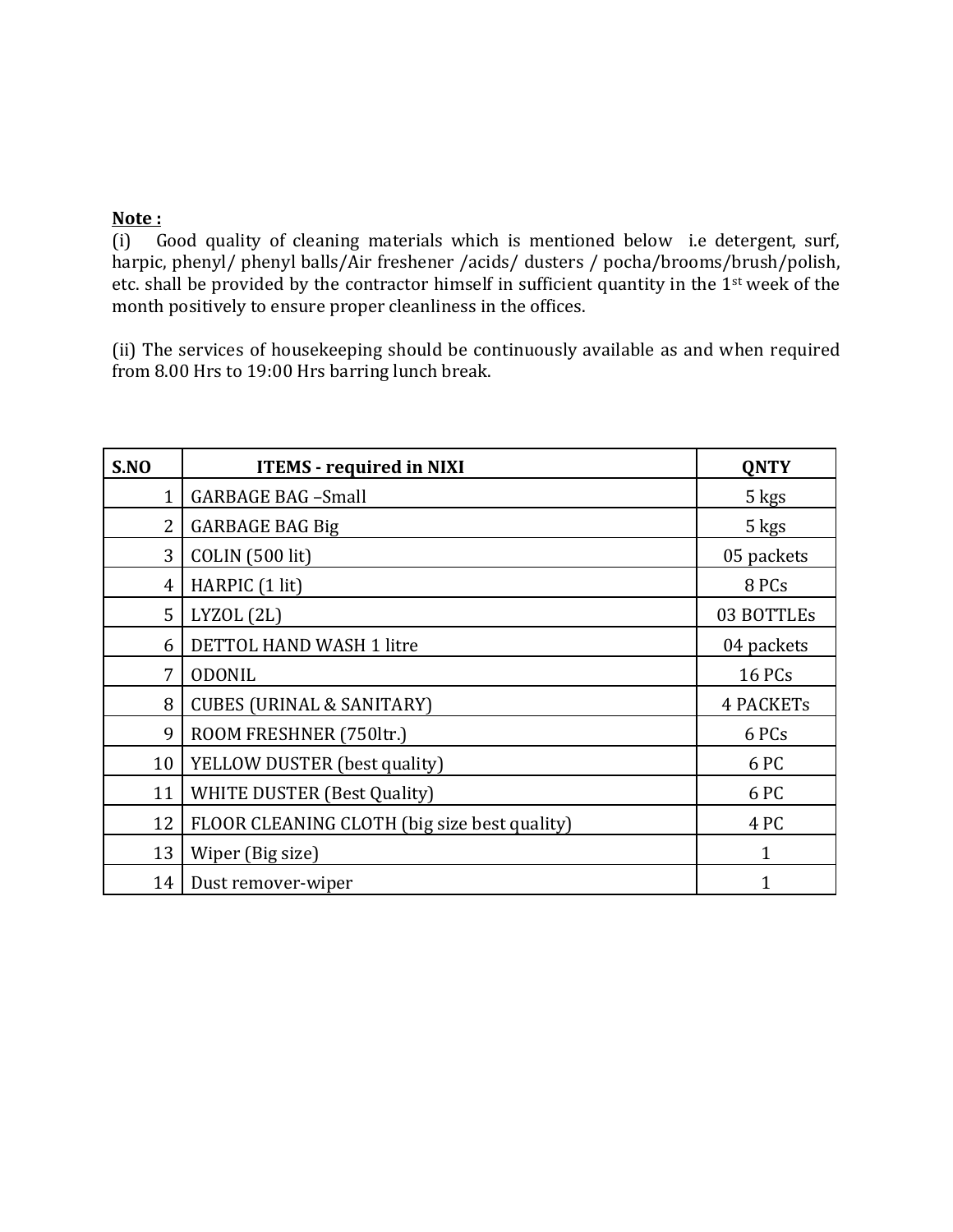### **SPECIAL CONDITIONS OF CONTRACT**

- 1. The contractor shall assign the job of providing housekeeping service only to qualified experienced licensed workers and also assume full responsibility for the safety and security of the officers/officials as well as essential store items while performing duties.
- 2. The contractor shall also ensure effective supervision of the House keeping services for efficient services in all the locations.
- 3. The contractor would ensure healthy industrial relations with his staff and settle workers grievances without disruption of the House keeping services.
- 4. The contractor shall be responsible for compliance of all the laws rules/regulations and Govt. instructions that are/will be applicable to and aimed to protect the interest of the employees/worker engaged by it and shall ensure payment of all the statutory dues/liabilities as may have arisen during the past 'or' may arise during the course of performance of contract.
- 5. The contractor shall issue dress code all its representatives and ensure that they wear them while on duty. Contractor shall issue to all its workers, Identity cards bearing their photographs. This shall be ensured by the contractor, without any extra cost to NIXI.